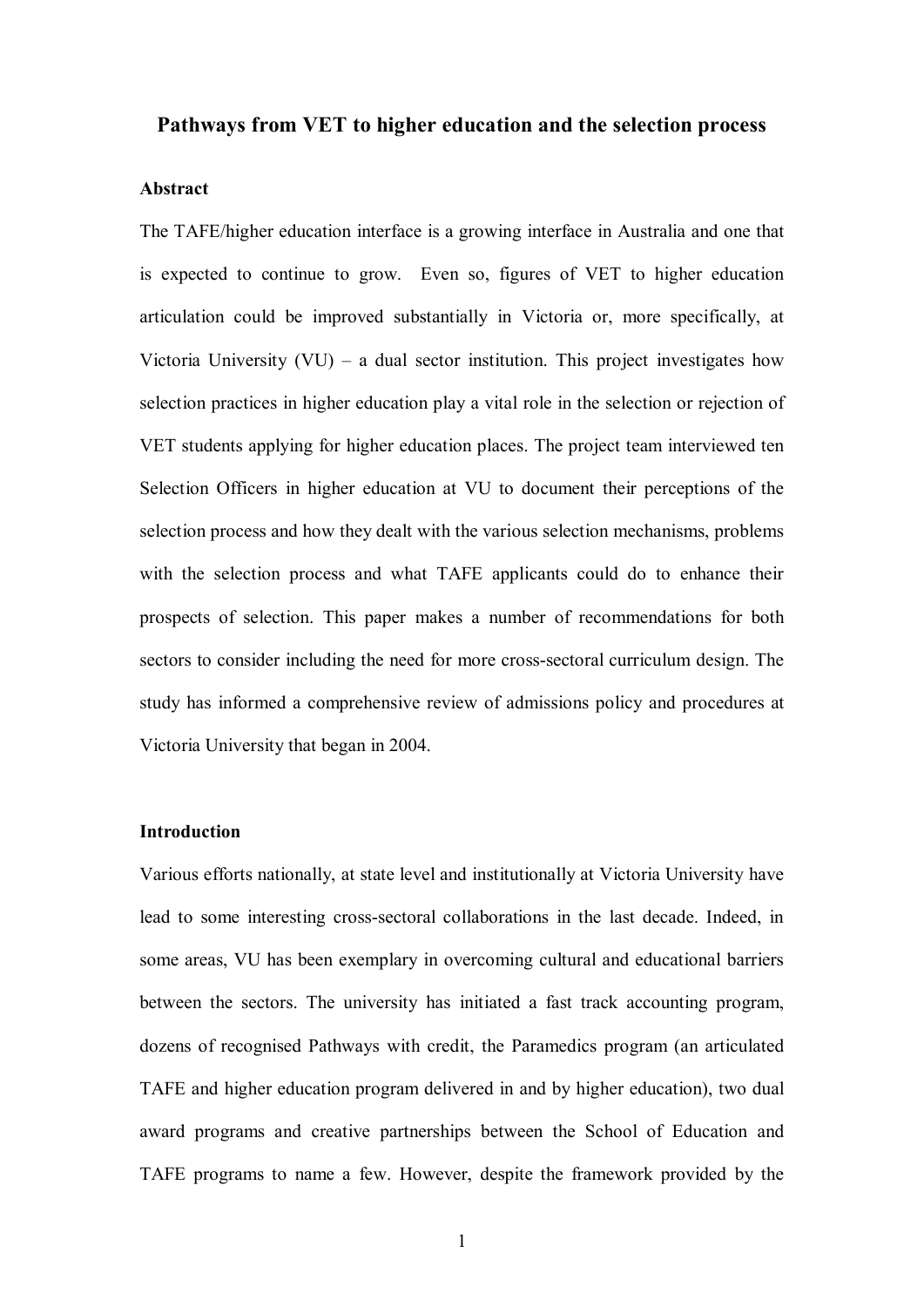AOF, $<sup>1</sup>$  recommendations from the AVCC, $<sup>2</sup>$  consistent calls at both State and Federal</sup></sup> levels for more accessible pathways across educational sectors and institutional initiatives for VU to rethink its purpose and overcome the "power, status and 'tribalisms'" evident between VET and higher education as well as a more general invitation to "reconfigure the VET/HE relationship" (Harman, 2004), the numbers of TAFE to higher educational articulators at Victoria University could still be improved.

Anecdotally, there were suggestions in 2003 and 2004 that the TAFE/higher education interface at VU in some areas was in fact shrinking and that TAFE programs that had previously enjoyed excellent pathways arrangements with higher education were being asked to 'jump' extra hurdles (such as the STAT test) for selection purposes. Again anecdotally, there were suggestions that in some higher education areas, TAFE applicants were only considered if higher education numbers were down.

Considerable policy development has been underway at VU since 2004 and, in this new invigorating policy context, an articulation policy has been developed (to be used together with the new admissions policy). It is anticipated that these policies will encourage more robust TAFE and higher education cooperation.

The range of reasons offered for the perceived decrease in TAFE articulators into higher education include claims of the mismatch between Training Packages and

<sup>&</sup>lt;sup>1</sup> "The AQF makes a specific commitment to flexible, transparent and systematic learning pathways and to the removal of boundaries between educational sectors." For more rhetoric on pathways, see the AQF website [http://www.aqf.edu.au/learn\\_employ.htm](http://www.aqf.edu.au/learn_employ.htm) (accessed 17/1/06) <sup>2</sup> "The Australian Vice-Chancellors' Committee (AVCC) supports the development of closer

connections between Vocational Education and Training (VET) and Higher Education", *National Policy Guidelines*, available at

[http://www.avcc.edu.au/documents/policies\\_programs/teaching\\_learning/credit\\_transfer/AVCC\\_Guide](http://www.avcc.edu.au/documents/policies_programs/teaching_learning/credit_transfer/AVCC_Guidelines.pdf) lines.pdf (accessed 17/1/06)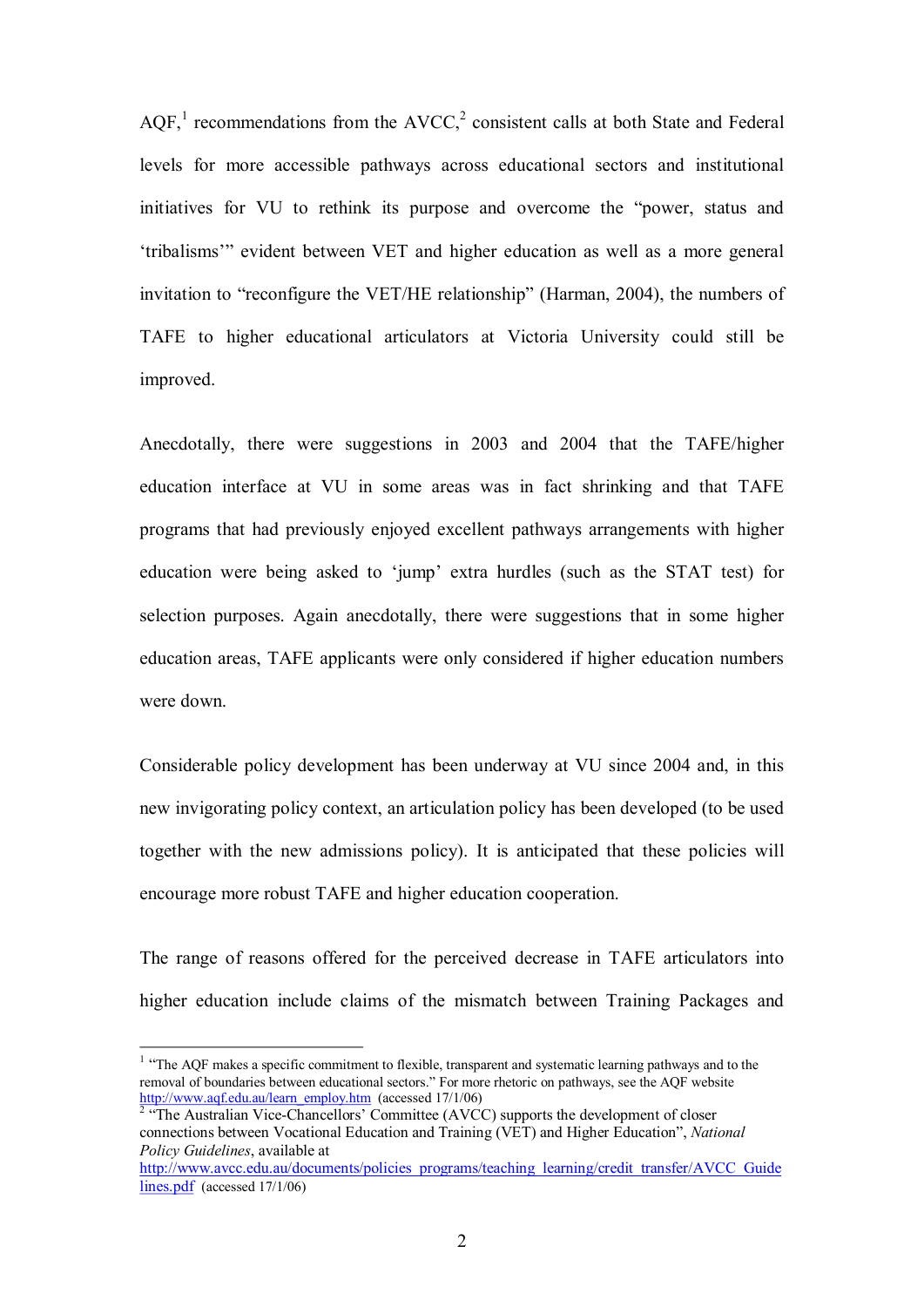higher education curriculum, the lack of academic skills in TAFE graduates, increases in applications and decreases in higher education load. The effectiveness of pathways, despite policies and procedures, however, is determined largely by the (often lone) Selection Officer of each School who has to juggle several different streams of applicants, only one of which are would-be TAFE articulators. There are often no explicit procedures for prioritising these selection streams and current procedures still allow for much variation between individual officers. There is a need for improved transparency and consistency in the process. As a recent report shows, these problems exist in other Victorian universities as well.<sup>3</sup>

Victoria University has a diverse student population with a high proportion of students from one or more equity groups. As a dual sector institution, VU is ideally positioned to structure programs to facilitate movement between TAFE and higher education particularly to provide an accessible entry point for students from equity groups. In fact, pathways from TAFE to higher education and the crosssectoral development of programs such as Gateway to Nursing and Preparation for Tertiary Studies have been a major way that the university has been able to meet its social justice obligations in the past. Threats to the effectiveness of Pathways, then, also threaten the achievement of these objectives (Williams, 2003).

## **Research method**

In addition to document analysis and literature review, the project team interviewed ten Selection Officers to document their perceptions of the selection process and how

<sup>3</sup> The Victorian Qualifications Authority 2005 report *Current Policy and Practice in Higher Education Institutions on Assessment of VET Outcomes* notes that in all of the universities they surveyed "the faculties had autonomy over their selection criteria and processes as well as their credit arrangements for programs – as long as those requirements and processes were commensurate with the overarching legislations and policies and procedures of the university as well as that of those documented within the VTAC handbook"(5).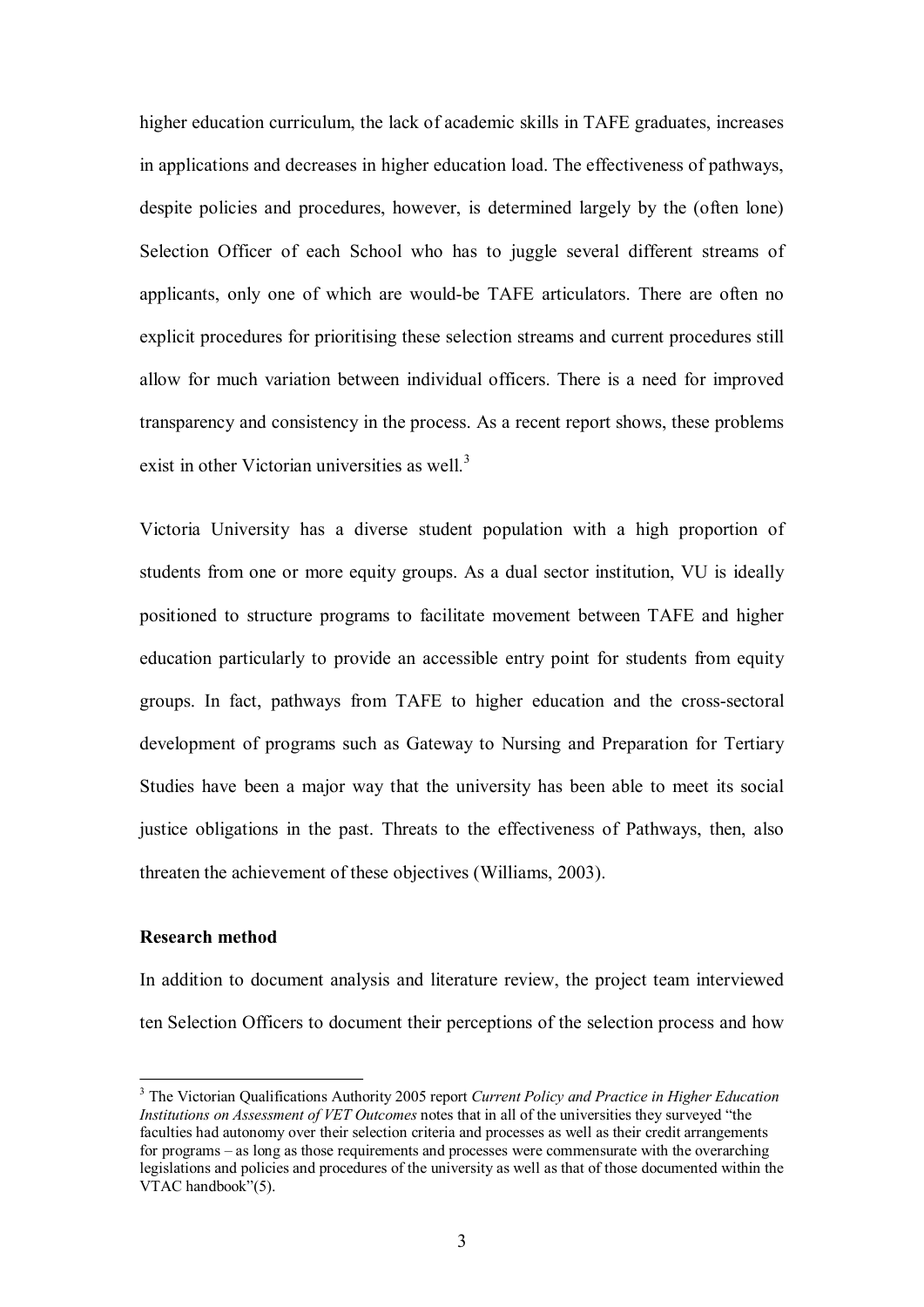they dealt with the various selection mechanisms, problems with the selection process and what TAFE applicants could do to enhance their prospects of selection. Selection officers were asked to discuss selection criteria, the timing of decisions, 'reading' supplementary forms, the demands of Victorian Tertiary Admissions Centre (VTAC) and how applicants from VET could enhance their prospects of selection.

We invited all Selection Officers in higher education to participate and, of these, ten Selection Officers who were experienced in selection and who represented each of the (then) four faculties were interviewed. Selection Officers at VU are all academic staff and many have over ten years experience in the selection process. The focus of the interviews was primarily selection into undergraduate programs and the questions and answers predominantly referred to onshore students and local students, although some Selection Officers made reference to international selection processes and off- to onshore Pathways.

## **Findings**

From November to March, Selection Officers are involved in a complex round of VTAC offers, Portfolio Partnership Program (PPP) applications consisting of student portfolios, Internal Course Transfers and Direct Applications. Some of these application mechanisms are completed online. One respondent reported looking at every application at least once – that is, all Internal, Direct, PPP and VTAC. One respondent offered the following estimates of the numbers of applications assessed in 2005: VTAC 2,500, PPP 50, Internal 250, Direct 10. Given that PPP applications alone involve examining portfolios of 5 to 100 pages, $<sup>4</sup>$  this task is considerable.</sup>

<sup>4</sup> There is a page limit for portfolios but students are allowed to additionally include certificates, references and pieces of work and the pages quickly accumulate.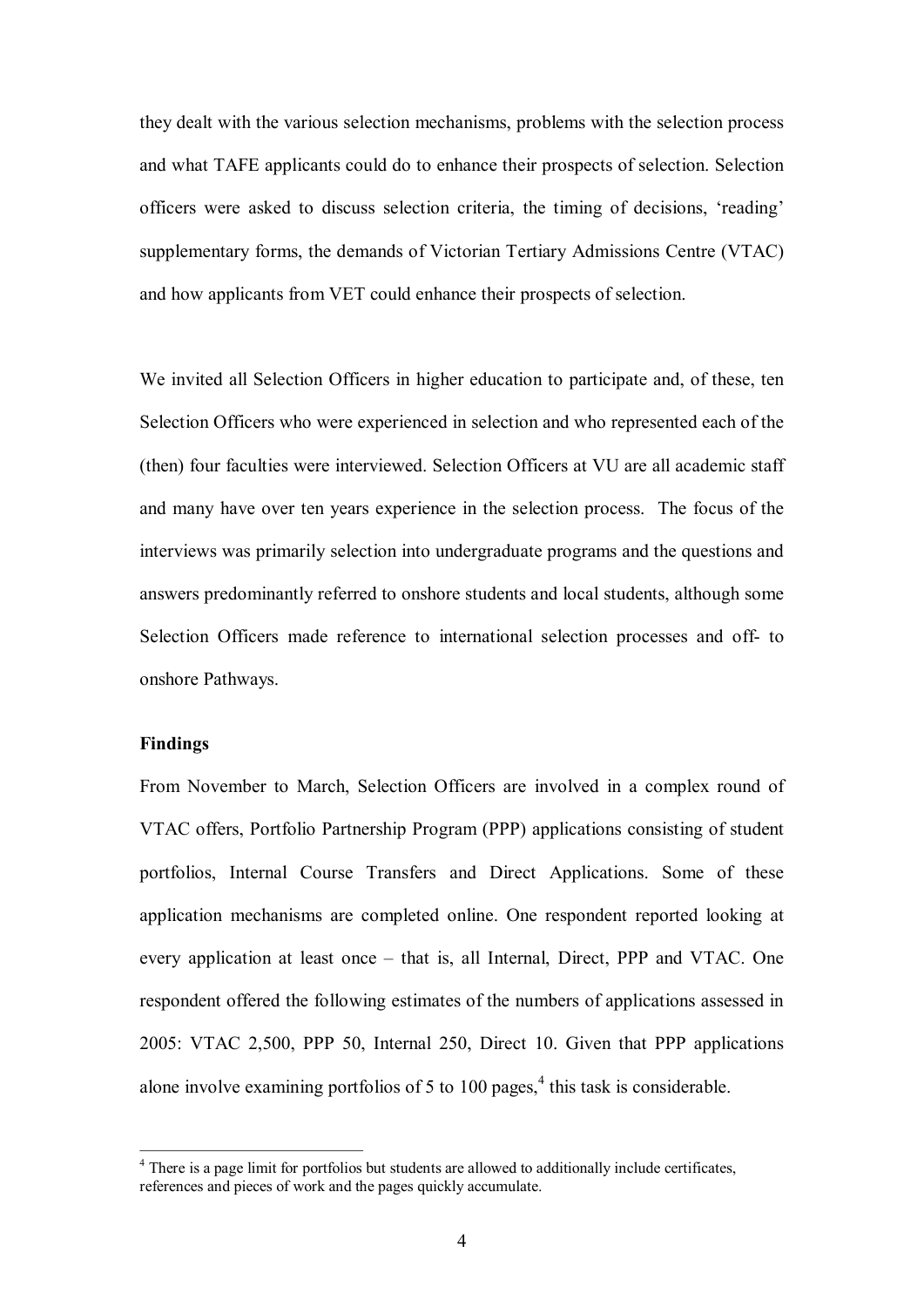*VTAC*

Selection of students into higher education is dominated by VTAC. Clearly, it is seen by Students Services, some Selection Officers and some faculties as the single most important selection process. Many current VU students are told to apply for other VU courses through VTAC (rather than Internal Course Transfer). Certainly, the dates, various rounds, rules and regulations of VTAC means that the process, while complicated, also has the most explicit expectations and guidelines of all of the selection processes – particularly on the business of prioritising this cohort. The number of students applying to VU through VTAC far surpasses that of the other entry channels. Respondents reported that they had  $2,000$ -plus applicants for Footscray Park courses and that for that course on that campus they were only able to look at ENTER scores. This reminds us that, selection, like everything else, is limited by the resources available. With efficiency and cost foregrounded, then, many Selection Officers see ENTER scores and VTAC as the most efficient method.

Selection Officers stated also that assessment through VTAC is time consuming. As well as ENTER scores, VTAC might include educational history and supplementary forms. One respondent said that 'VTAC is just the start' and that VTAC could be demanding and problematic for newcomers. Several respondents mentioned the complexity of VTAC and the need to feel confident using it: "if you don't feel good with VTAC, you are gone."

## *Portfolio Partnership Program (PPP)*

"The Portfolio Partnership Program (PPP) is an alternative entry program to Victoria University's most popular courses. It requires applicants to submit a portfolio of evidence about themselves and schools to provide ratings of the applicant's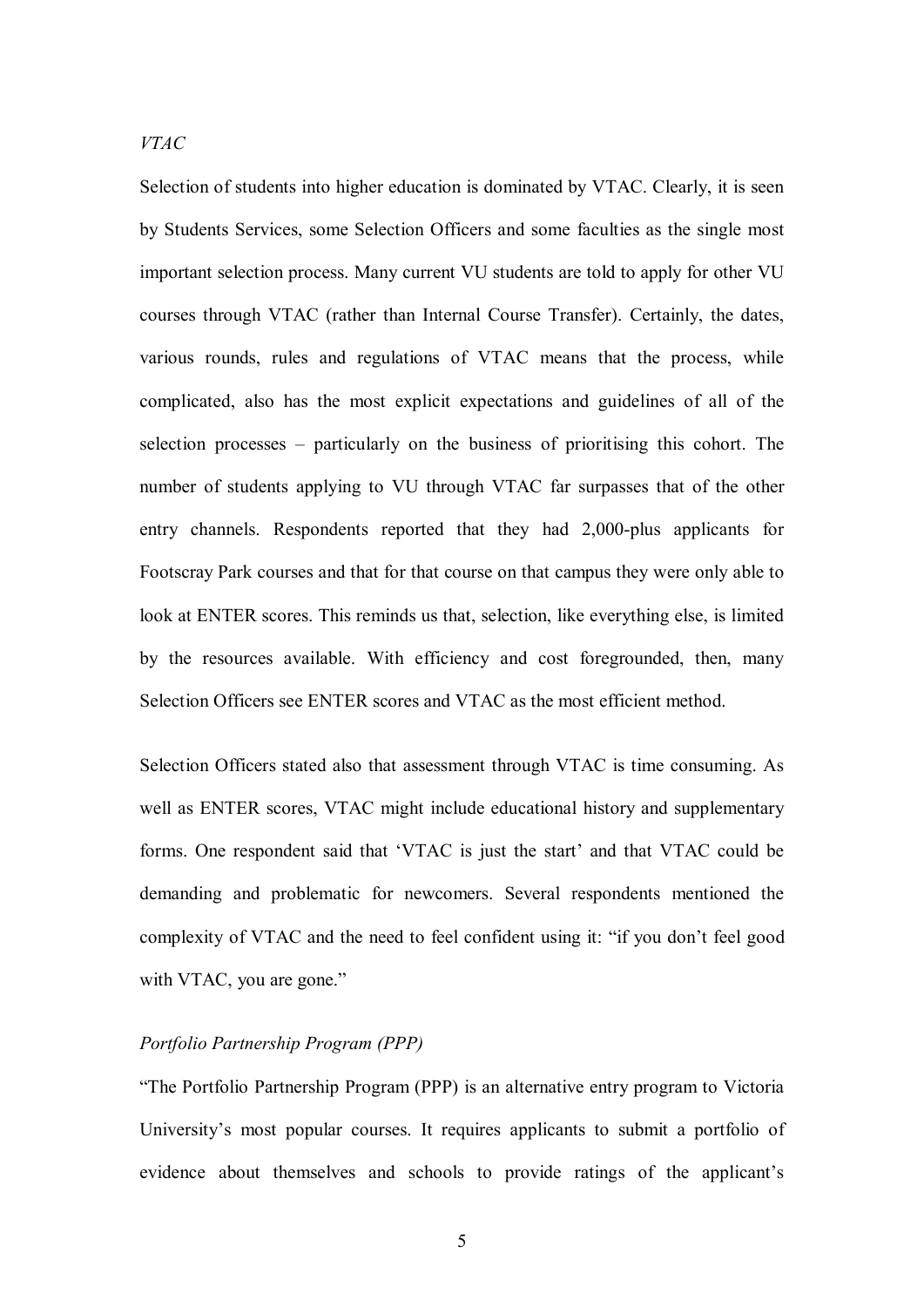achievements. The PPP is available only to students attending a Victorian University Partnership School. Applications are limited to 10% of Year 12 Students in each partnership school."<sup>5</sup> The PPP process, then, is only available for a few of VU's most popular courses and is not available at all campuses. PPP has established some precedents for selection processes, including set quotas in some courses, explicit selection criteria and the portfolio approach to providing evidence. However, there remain some difficulties with this process including its timing in relation to other selection streams. Some respondents expressed concern that because PPP decisions are made before ENTER scores are available, it is possible to select students who subsequently obtain low ENTER scores. However, if applicants have met the criteria by one means (PPP) it is not fair to judge them by another (ENTER).

## *Internal Course Transfer*

Applicants using an Internal Course Transfer are not necessarily TAFE articulators; however, TAFE to higher education applications form a substantial proportion of these applications. A range of selections practices was reported for this steam: from the use of detailed criteria to the use of no explicit criteria.

Some respondents reported that they only looked at TAFE applicants applying through Internal Course Transfer if they needed the numbers (and the issue of demand recurred through the interviews). Some respondents considered Internal Course Transfers separately to VTAC and PPP and some areas had quotas for Internal Course Transfer for some campuses (and no intake via this means on more popular

 $5$  This information is from VU's Centre for Commencing Students website: [http://www.vu.edu.au/Admissions/Centre\\_for\\_Commencing\\_Students/VU\\_Partnership\\_Schools\\_Progr](http://www.vu.edu.au/Admissions/Centre_for_Commencing_Students/VU_Partnership_Schools_Programs/Portfolio_Partnerships_Program_PPP/) ams/Portfolio\_Partnerships\_Program\_PPP/ (accessed 17/1/06)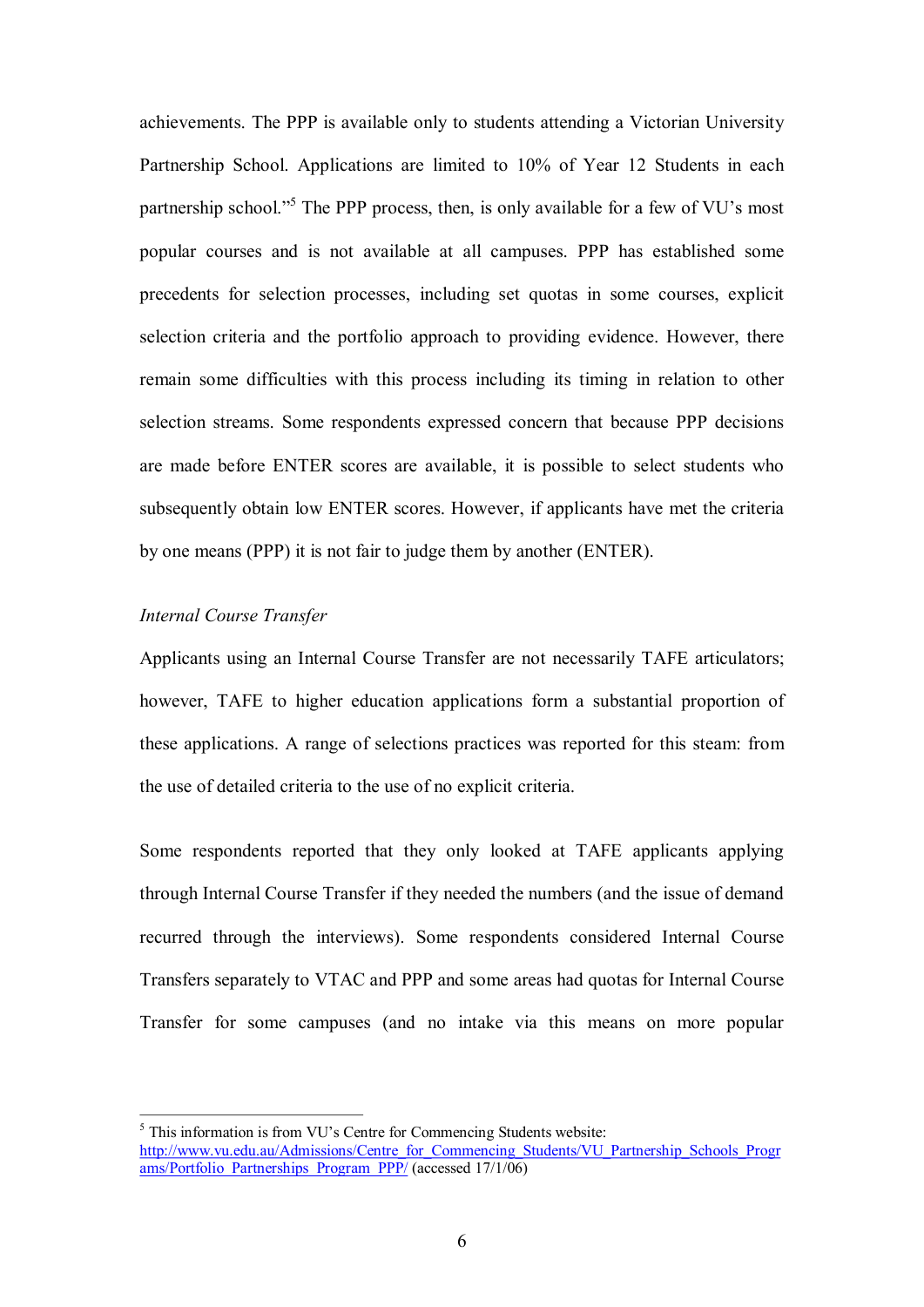campuses). This was the only report of a quota system designed to ensure some success for internal, often TAFE, applicants.

One respondent said that in reading Internal Course Transfers it was necessary to 'read between the lines'. This Selection Officer also considered grades, date of birth, work experience and 'background'. While this respondent was anxious to be fair and "to be seen to be equitable"; without clearly stated criteria and links between the criteria and the course, this would be difficult.

Some Selection Officers explained that they used the recommendations of TAFE Program Managers for Internal Course Transfer selection. Program Managers were asked to identify informally the would-be TAFE articulators who had performed well in their TAFE studies and who they believed were likely to succeed in higher education. The Selection Officers explained that this was a long established practice and that, in their view, it had proven to be an effective means for selecting students who move from TAFE to study in higher education. This well-intentioned practice was reported to be common in a number of program areas but such a system is clearly not open to scrutiny. There is certainly potential for ambiguity when the criteria for selection are not transparent.

The grades of TAFE applicants were problematic. The predictive validity of the grades of the TAFE applicants was often questioned by Selection Officers – one respondent expressed little faith in what the grades signified. One participant noted that the grade set used for TAFE students was important, stating that TAFE applicants without grades were disadvantaged.<sup>6</sup> Another interviewee considered a 'grade point

 $6$  The competent/not vet competent binary outcomes generally awarded in competency-based training do not provide higher education providers with a basis for discriminating between students applying from TAFE.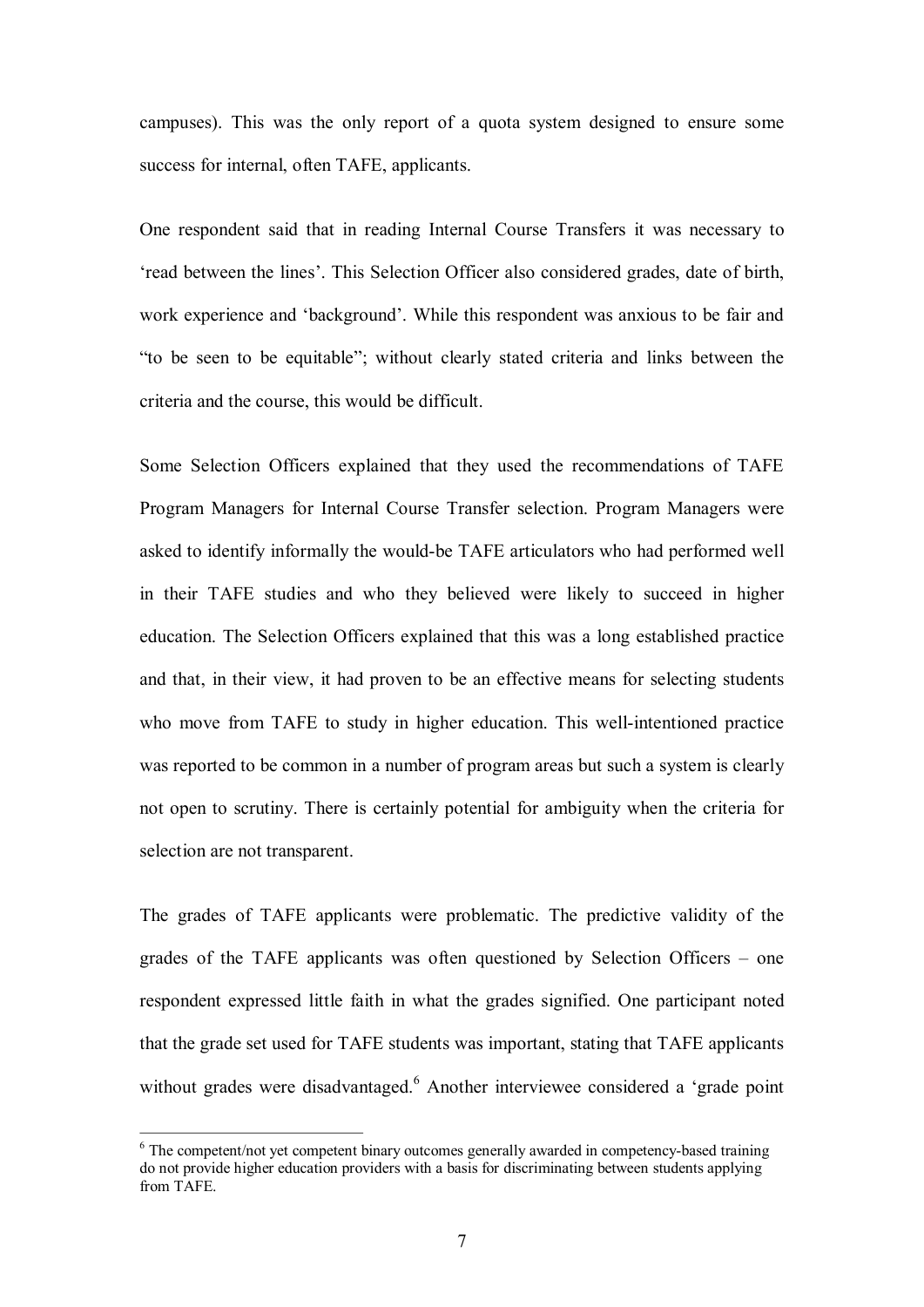average' of students' studies. How that might be calculated in a pure competencybased system is unclear. Although there has been discussion of mandating grading for all Certificate IV courses and above, this has not yet been included in any policy.

## *Direct Applications*

Direct Applications were reportedly treated in a similar manner to Internal Course Transfer applicants. For some courses on some campuses, Direct Applications were not considered. However, some respondents stressed that they considered all applications. Direct Applications were reported to be most commonly considered in course/campus combinations with low demand.

## *Barriers to articulation*

We asked the question: "How could VU's TAFE students enhance their prospects of selection into higher education?" and for some courses, the answer was 'go through VTAC'. Other respondents stated that TAFE applicants could enhance their prospects of selection by demonstrating an interest in their chosen field of study through work and community involvement. Another interviewee proposed that students need to enrol in subjects in TAFE that demonstrate *academic* ability. Some participants expressed a distrust of the ability of TAFE programs to develop the academic skills of students and of TAFE grades (when they were given<sup>7</sup>) to adequately reflect 'academic ability'. This is perhaps the most obvious of the barriers to articulation.

#### *Other issues*

What was evident throughout the interviews was the dedication Selection Officers brought to what is an arduous and demanding process. Several respondents wanted to

<sup>&</sup>lt;sup>7</sup> While some TAFE programs grade students with Competent and Not Yet Competent, many TAFE programs provided students with such grades as 'Competent with Merit'. Several TAFE programs emulate the grading of higher education and award students with both alpha and numeric grades: P, C, D, HD which have corresponding percentage marks.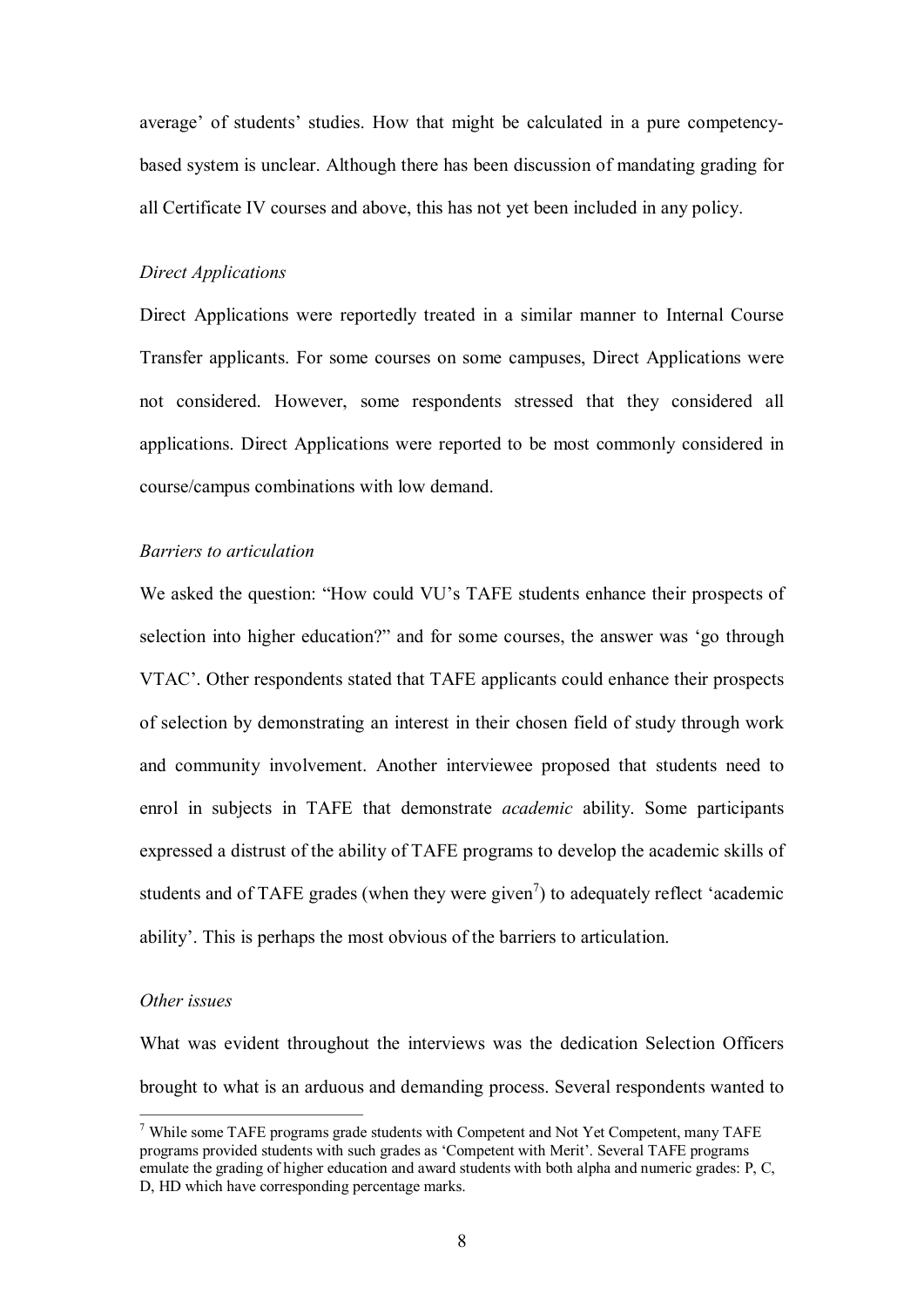stress what an important job selection is. One respondent said that, despite the workload, he 'loved it' and wanted to continue in the role. The suggestion that the tasks could be performed by administrative staff implied a lack of understanding of the role and all respondents said that this should not happen. One interviewee said that administrative staff do not have the disciplinary background nor the drive to protect the standards of the profession that an academic in the role has. (The role of gatekeeper for their profession was often mentioned).

## **Discussion**

#### *Selection criteria*

It is clear that explicit selection criteria are only consistently used for VTAC and PPP and that other selection processes lack such criteria. While conceding that the different streams make selection a complex process, what is clearly needed are consistent criteria for each course whatever their means of application. Grading of TAFE subjects is one mechanism used by Selection Officers to rank applicants. One respondent reported also considering failures and withdrawals as criteria. He also claimed that mere passes in TAFE were unacceptable for selection into higher education.

#### *Pathways*

Respondents emphasised that they considered some pathways as inappropriate for their courses. Indeed, they suggested that the process of identifying and formalising pathways was sometimes seen as removed from Selection Officers; some labelled Pathways as 'management' decisions rather than academic or educational ones. At an extreme, Selection Officers considered that the integrity of the university was threatened by inappropriate pathways and expressed their concern that their decisions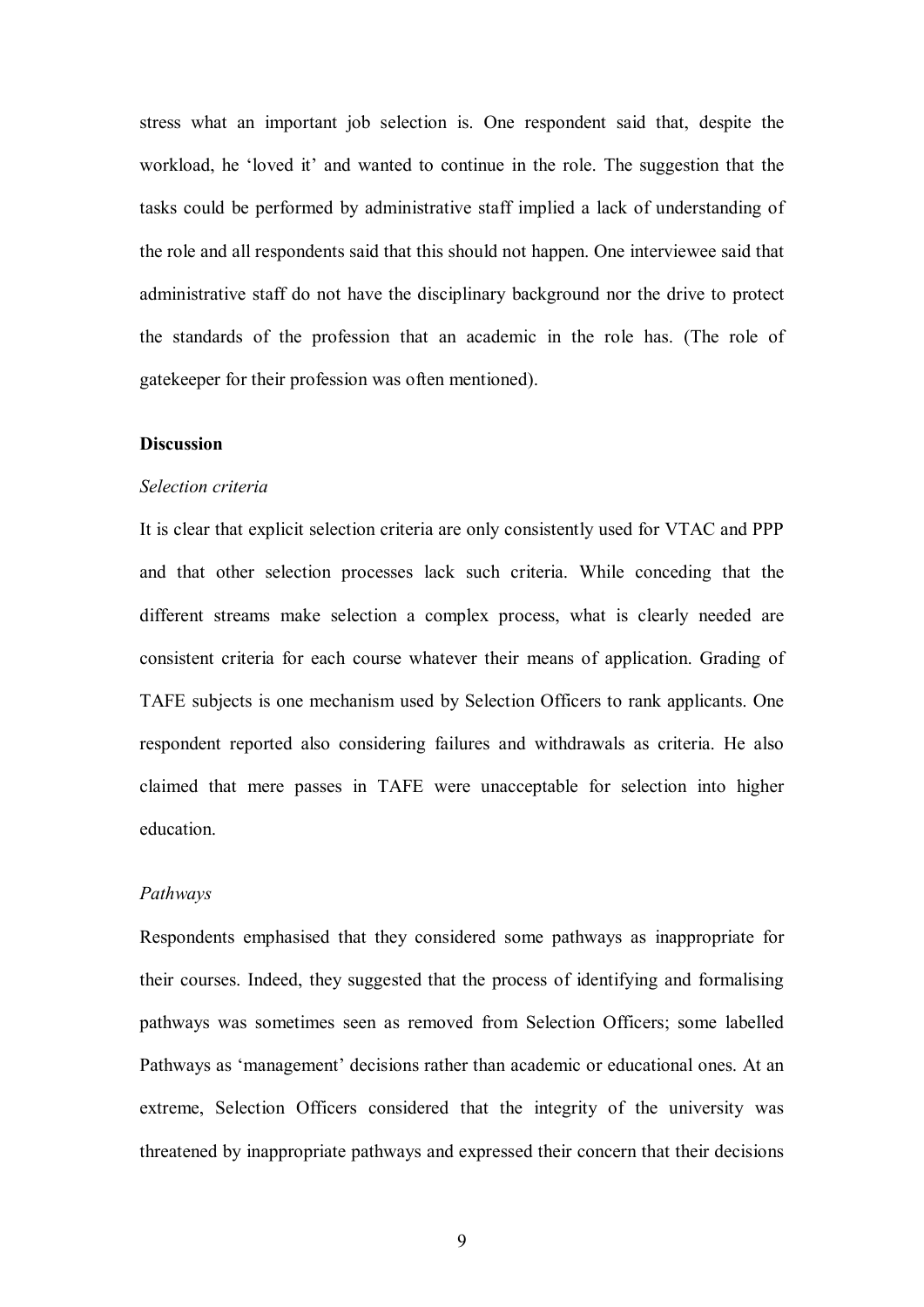were challenged by people who did not understand their qualifications and who were pressuring them to take students who were not suitable. If Selection Officers do not have confidence in a pathway and are operating with implicit criteria and implicit stream priorities, they are likely to avoid students from these pathways. A recommendation from the study was that Selection Officers must be involved in developing and monitoring of TAFE to higher education Pathways.

## *Barriers to articulation*

The most fundamental barrier identified is the perception of these ten Selection Officers of the lack of academic rigour in TAFE programs with the end result being a perceived lack of basic academic skills in the (potential) undergraduate. Indeed, some TAFE graduates were described as 'semi literate'. Concerns about the academic preparedness of TAFE students for higher education have had a long history. Bridging programs, short courses and additional resources have been developed in some areas but the strong perception remains that many students from TAFE are ill prepared for success in higher education. Pearce et al (2001), writing about the articulation of TAFE students at VU into the Bachelor of Business degree, argue that the difficulty in the transition from TAFE to Higher Education 'involves sudden changes in the depth and detail of subject knowledge, pedagogical approach and assessment…the level, genre and independent nature of academic research and writing'. Difference in assessment tasks is perhaps the most tangible of these.

Several respondents commented that for many TAFE students, academic writing, research skills, conceptual understanding and independent study skills are issues that had become particularly noticeable since the ENTER cut-off scores for higher education courses had increased. These comments highlight the differences in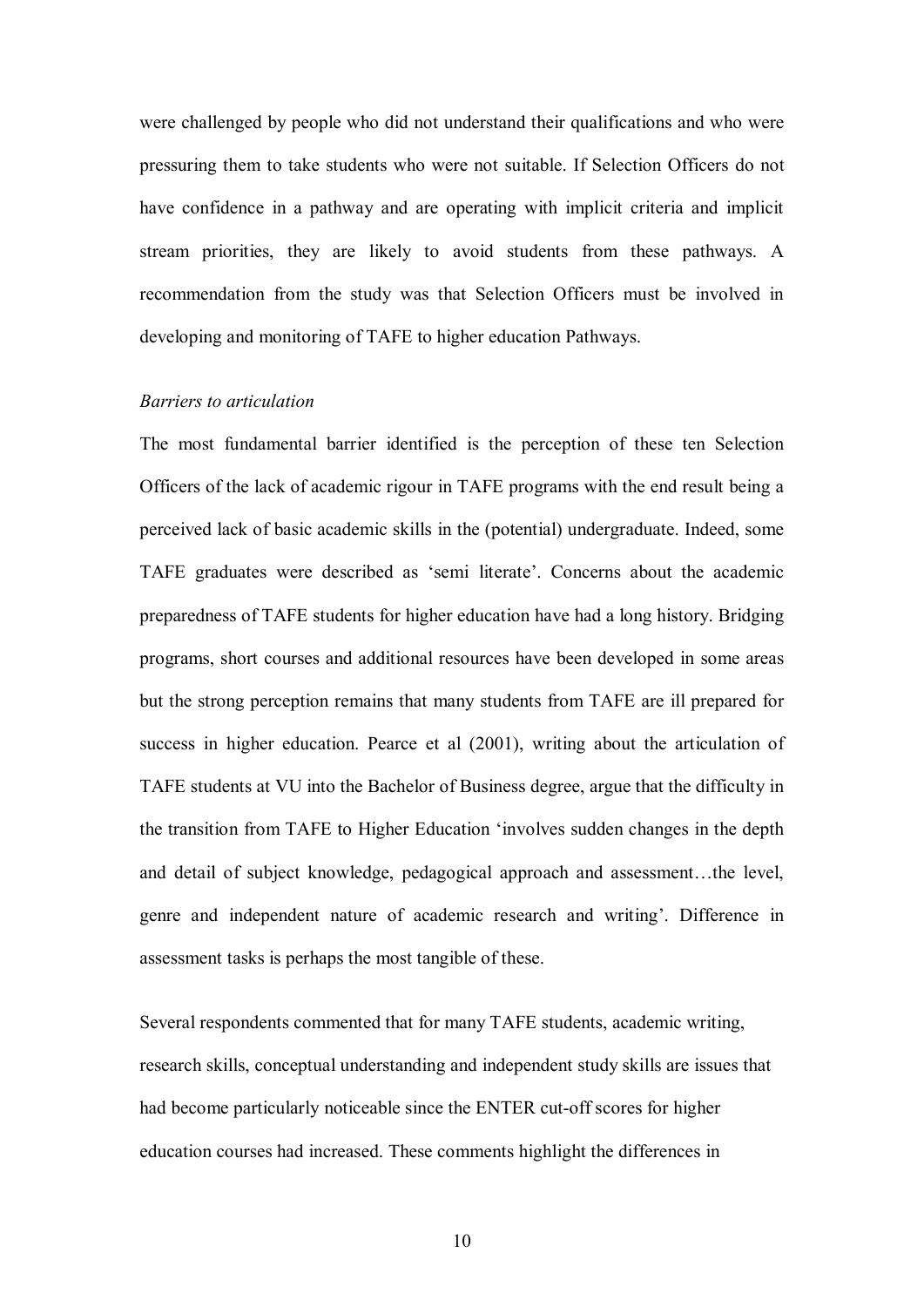academic discourse/s between the VET and Higher Education cultures. Until Selection Officers see evidence that students are adequately prepared (by understanding the TAFE grade sets, through collaboration on curriculum design, data on the success of articulating students, etc.), it is unlikely that these concerns will be allayed.

Some prejudices for particular cohorts clearly disadvantaged would-be TAFE articulators. One respondent was blatant: TAFE articulators were 'the weak link in the selection process'. This opinion was based on years of experience selecting and teaching in the undergraduate degree.

## *Gatekeepers for the professions*

An issue raised by a number of respondents was their role in acting as gatekeepers for their professions. This could be interpreted as a dual role, acting for the University in selecting students that are likely to succeed and acting for their profession in selecting those who were likely to develop into acceptable members of the profession. There is therefore a risk that students may be selected or rejected on the basis of criteria other than those determined by the University, especially when priorities, processes and criteria remain somewhat fuzzy. A belief that a professional body regards qualifications partly achieved through TAFE study as lesser may, for example, lead to discrimination against TAFE applicants. Defined priorities, criteria and processes would help to address this potential role conflict. This finding also highlights the need for the University to work effectively with professional bodies if it wishes to be a leader in cross-sectoral articulation.

#### **Conclusions**

This report based on interviews with ten Selection Officers emphasises that the process that selects students for admission into higher education programs is a

11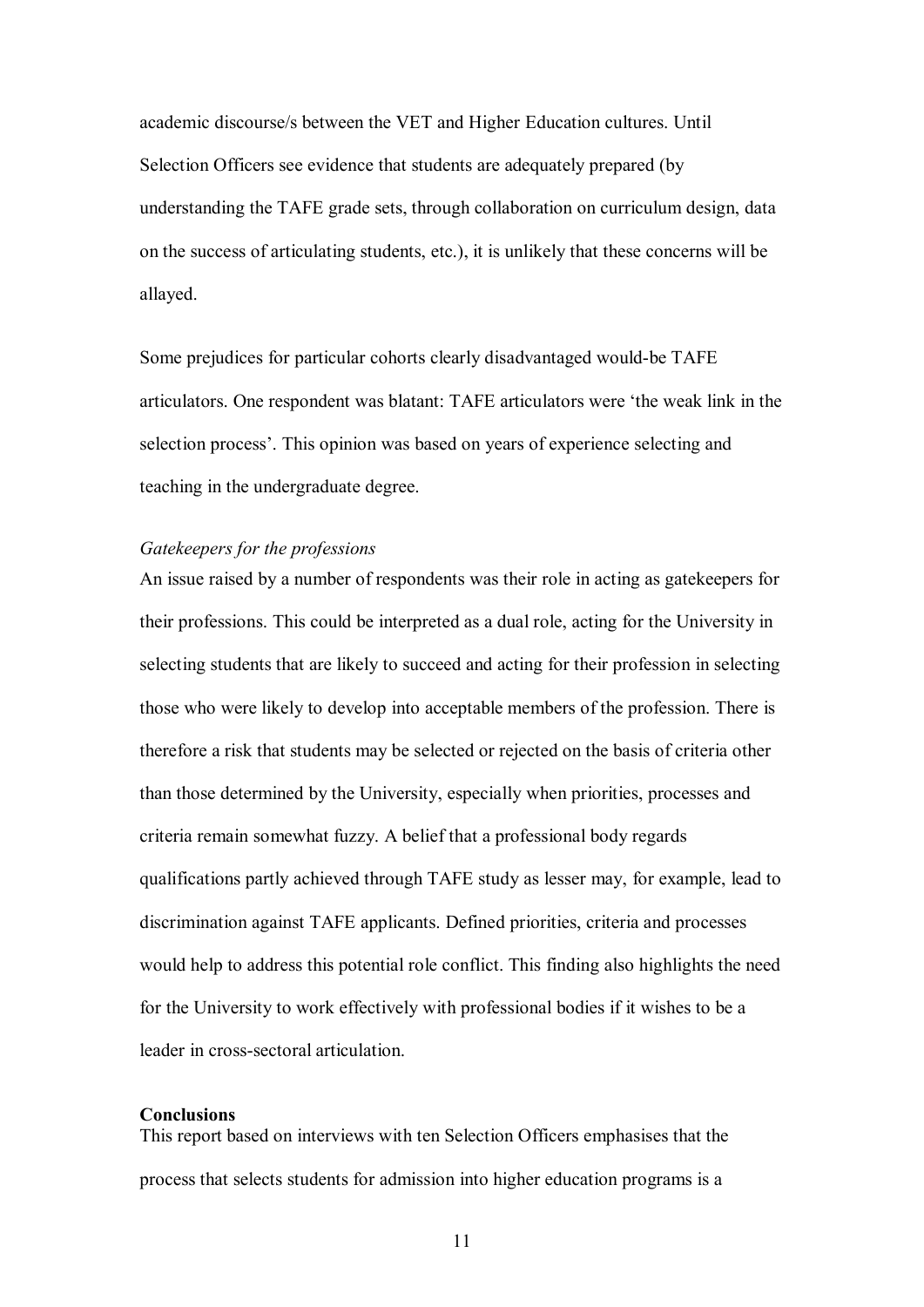complex and demanding exercise. Selection Officers must juggle several streams of applicants arriving at different times. They assess applications using limited evidence using mainly implicit criteria and ill-defined processes. Inevitably, selection is to some extent "subjective" because it is based on the professional judgement of Selection Officers. While there is often much internal logic to the selection process as it is understood and practised by each Selection Officer, the criteria for selection vary within a program in some instances and certainly between programs. Even where there is agreement on explicit criteria, there remain inconsistencies in the application of these criteria in the selection process. A number of recommendations emerged from this study, many of which have gone on to inform policy in articulation, selection and student assessment. Some of the more pertinent recommendations were that criteria for selection into higher education courses be explicitly defined and made available to TAFE teachers and students, that the same criteria be applied consistently to different cohorts and that guidelines be developed for the application of selection criteria to the different selection processes. On the meaningful development of Pathways, it was recommended that Selection Officers be represented on Admissions, Selection and Articulation Policy working groups and that Selection Officers be involved in developing and monitoring pathways. On the broader, cross-sectoral cultural issues that presented barriers to articulation, we recommended that strategies be developed to address concerns about the academic skills of TAFE students and that TAFE teachers and Program Managers be encouraged to design assessment tasks that allow students to develop and demonstrate appropriate academic skills. It was also seen as a matter of urgency that TAFE grading sets be made consistent and

12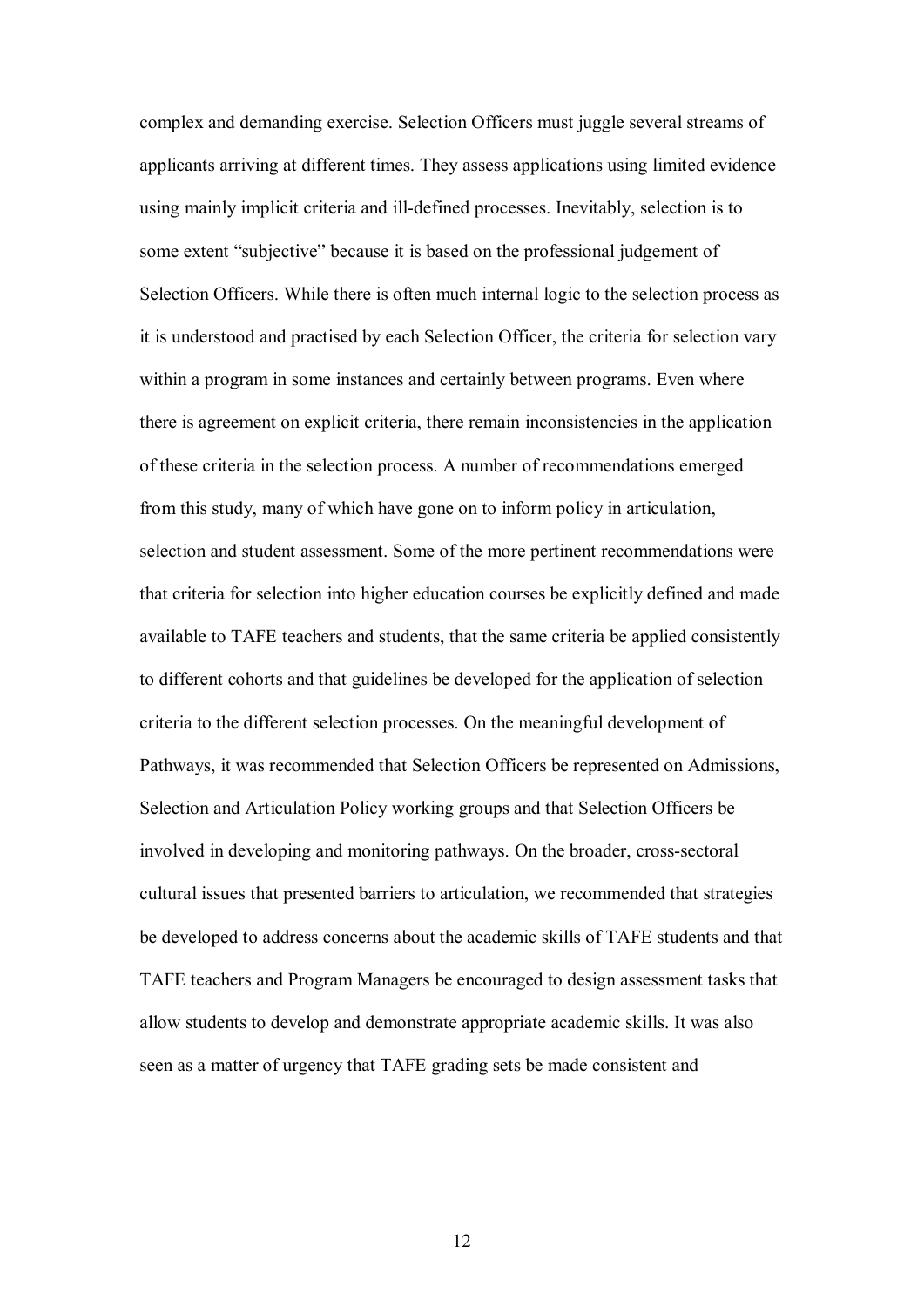appropriate for courses with pathways into higher education, not just to enhance their prospects of gaining a place at VU but also at other universities in Victoria.<sup>8</sup>

This report, while preliminary, reveals some consistent themes in the practices and concerns of Selection Officers. It confirms anecdotal reports that Selection Officers operate with limited guidelines and that some are guided by their personal preferences for particular cohorts and it is consistent with the key findings of a report commissioned by the Victorian Qualifications Authority (VQA), *Current Policy and Practice in Higher Education Institutions on Assessment of VET Outcomes* released in May 2005.

While the process of selection must involve professional judgement it should also be defensible and transparent. The potential role conflict of the Selection Officer as selector for the University and as guardian of their profession needs further exploration so that the *practice* of selection will become as evident as the *results* of selection are now. Given the many new policies now operational at VU, some of which have been informed by this study, we anticipate that Selection will be more equitable for these different entry streams, more consistent across different program areas. The new Articulation Policy and the Admissions Policy and the very comprehensive procedures for those of those policies now provide guidelines and explicit criteria for Selection Officers. Selection Officers still have the responsibility to choose individual students from the eligible applicant pool through a number of entry modes, but they do so with clear criteria for each category, clear definitions of each category and stated factors for their consideration in what is a vital and

<sup>&</sup>lt;sup>8</sup> The VOA report notes that "Some universities required graded/scored assessments for selection (eg. Monash University and the University of Melbourne)" (6).